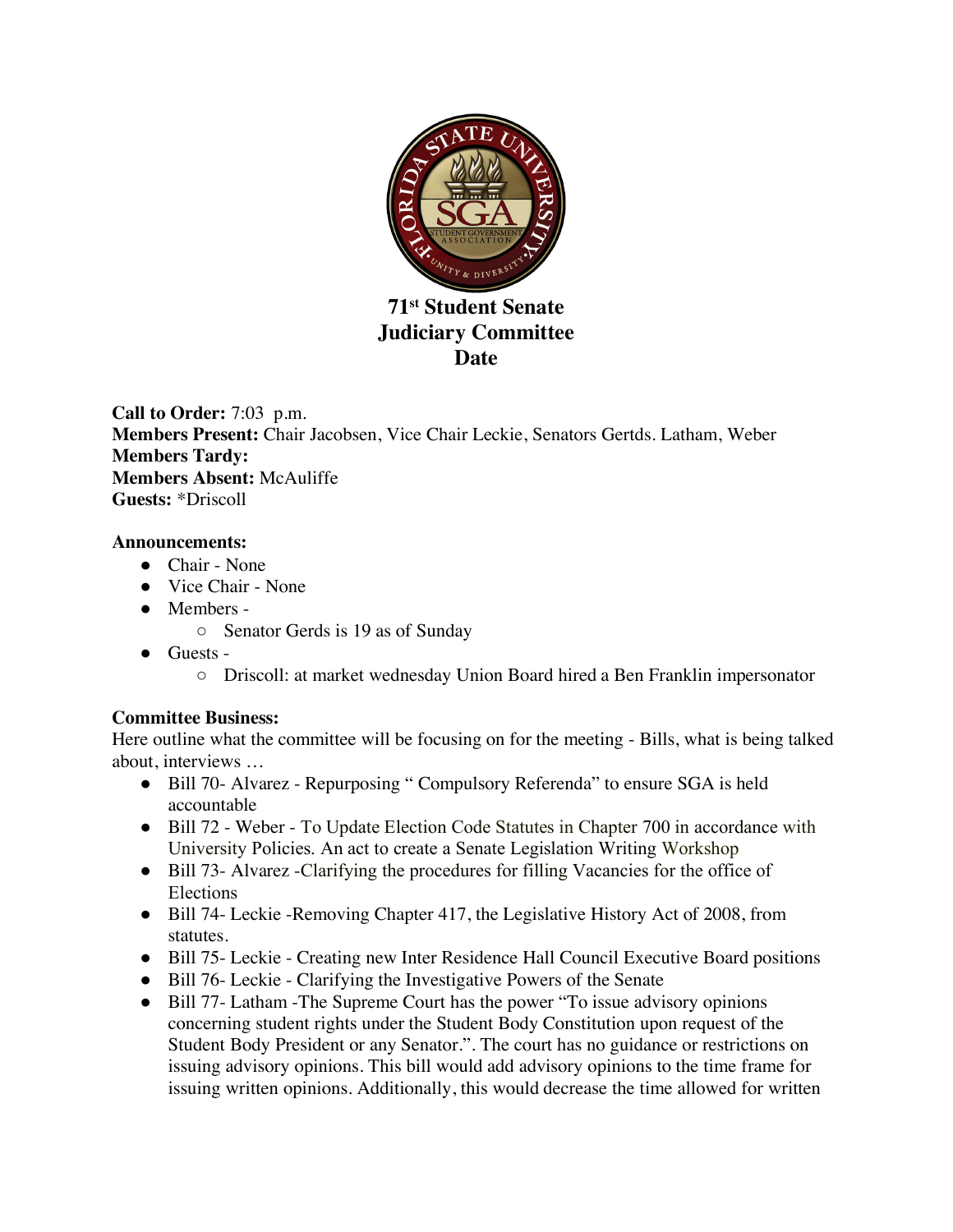opinions to be published on election cases, to expedite the election process as the decision is made by the court during the proceedings.

● Bill 78- Adamyk - The purpose of this bill is to facilitate the Finance committees mandated review (Senate Rules and Procedures - Rule 6.2) of Chapter 800 otherwise known as Student Body Statutes TITLE VIII.

# **Old Business:**

- Bill 72 Weber -To Update Election Code Statutes in Chapter 700 in accordance with University Policies. An act to create a Senate Legislation Writing Workshop ○ **Tabled**
	-
- Bill 73 Alvarez- Clarifying the procedures for filling Vacancies for the office of Elections
	- **Tabled**

# **New Business:**

- Bill 70 Alvarez- Repurposing " Compulsory Referenda" to ensure SGA is held Accountable
	- **Tabled**
- Bill 72 Weber To Update Election Code Statutes in Chapter 700 in accordance with University Policies. An act to create a Senate Legislation Writing Workshop
	- Introduction: Weber: Welcome back everyone to bill 72, this bill was filed because many new senators are confused about how to write legislation, in addition to orientation, allowing for the Senate Pro Tempore to teach senators how to write bills and increase efficiency. Yields: 2:01
	- Gerdts: have you spoken to the President Pro-Tempore?
		- Weber: I attempted too, and i could not schedule a meeting
	- Gerdts: this could be for the benefit of the whole senate
	- Weber: when i was appointed for this seat, the President and Pro Temp, i was told I can come to talk about how to write legislation, so why not teach everyone how to do this all at once rather than multiple individual meetings
	- Weber: the pro temp can also call on other senators to do this
	- Latham: I move to table this Bill for the sponsor to have time to talk to whom this bill concerns
	- Gerdts: Seconds
	- **Bill Tabled**
- Bill 74 Leckie- Removing Chapter 417, the Legislative History Act of 2008, from statutes.
	- Introduction: Leckie: Last semester, we passed a resolution to eliminate this Act if we would not follow it. Because we do not follow this, I believe we should strike it. Yields: 2:25
	- Gerdts moves to go into Round Table Discussion. Weber Seconds.
	- Both Gerdts and Weber spoke in support.
	- Gerdts moves to call the question.
	- Gerts Yes
	- Latham Yes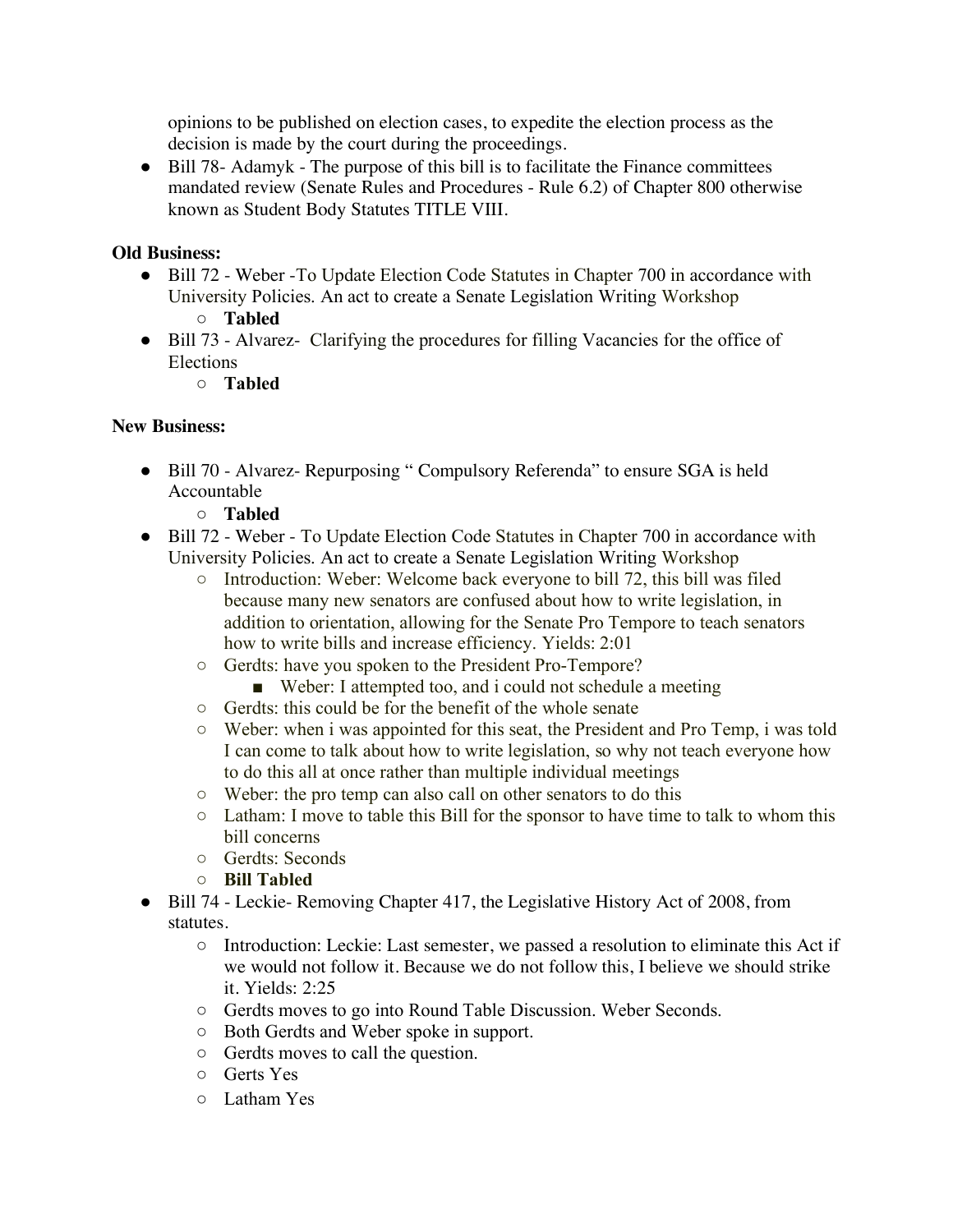- Leckie Yes
- Weber Yes
- **Bill passes unanimously**
- Bill 75 Leckie Creating new Inter Residence Hall Council Executive Board positions
	- Introduction: Leckie: IRHC came to us saying that the Assistant Director of Relations should be split into two positions. They spoke with their advisors and voted on this. Yields: 2:12
	- Weber moves to go into Round Table. Gerdts Seconds.
	- Weber: have you spoken to Senator Cohen about this?
	- Leckie: No, but I have spoken with IRHC representatives.
	- Weber moves to call the question, Gerdts seconds
	- Gerts Yes
	- Latham Yes
	- Leckie Yes
	- Weber Yes

# ○ **Bill passes unanimously**

- Bill 76 Leckie- Clarifying the Investigative Powers of the Senate
	- Introduction: Investigations in senate are very broad as written in statutes. I have detailed how an investigation would work and what that would look like for senators. All investigative boards are the judiciary committee unless otherwise stated by Student Body President. I also clarified how a subpoena is submitted.
	- Gerdts moves to enter into roundtable. Weber seconds.
	- Weber: are we encouraging investigations?
	- Leckie: no, but I wanted it to be specified.
	- Gerdts: when was the last investigation?
	- Leckie: I do not know.
	- Weber: this would be good for organizations that are acting suspiciously in their usage of SGA funds.
	- Leckie: we are allowing for the entire senate to have the power to investigate rather than having that power lie solely in the hands of the Senate President.
	- Gerdts: this does not impose any undue restraint. Did you write this in conjuction with anyone or speak with anyone about this?
	- Leckie: no.
	- Gerdts: in the event that unfortunate activities occur during budget season this will help protect us.
	- Senator Latham moves to call the question. Gerdts seconds.
	- Leckie: a subpoena is defined in the constitution and there are consequences if one ignores a subpoena they are subject to those consequences
	- Gerts Yes
	- Latham Yes
	- Leckie Yes
	- Weber Yes
	- **Bill passes unanimously**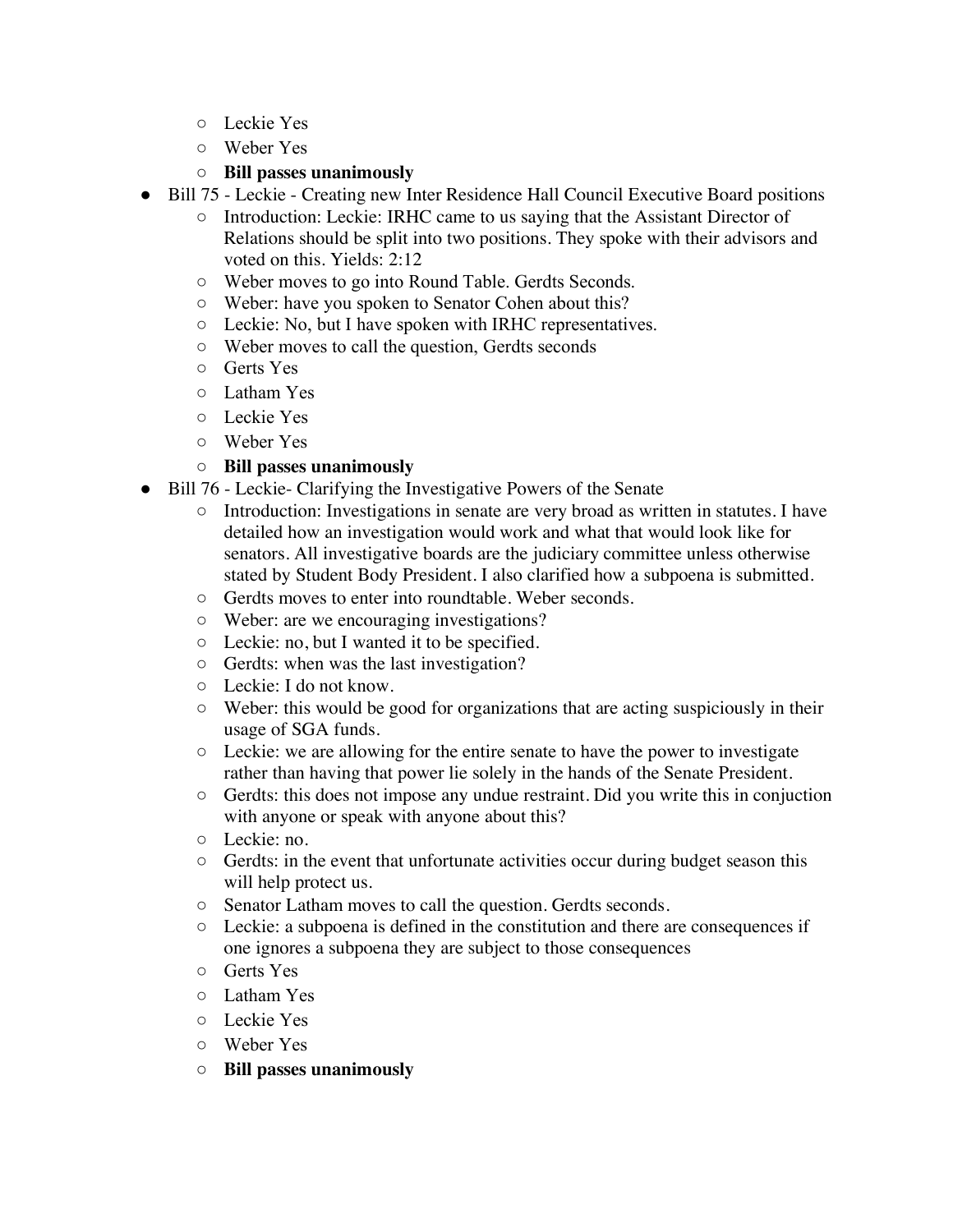- Bill 77 Latham -The Supreme Court has the power "To issue advisory opinions concerning student rights under the Student Body Constitution upon request of the Student Body President or any Senator.". The court has no guidance or restrictions on issuing advisory opinions. This bill would add advisory opinions to the time frame for issuing written opinions. Additionally, this would decrease the time allowed for written opinions to be published on election cases, to expedite the election process as the decision is made by the court during the proceedings.
	- Introduction: Latham: Its been an issue in the past getting our amendments reviewed by the supreme court, its prevalent. It's been six months since we've had amendment 3 sitting on the agenda, this bill reduces that issue. Yields 2:00
	- Weber: did you reach out to the election commission or supreme court?
		- Driscoll: they've already written the opinion, there have been scheduling issues
		- Latham: this was Driscoll's idea
	- Gerdts: so this is decreasing the time they have to issue opinions?
		- Latham: yes
	- Leckie: what if they cant meet?
		- Latham: there are statutes that prevent us from meeting in an exam week
		- Driscoll: this is only for elections commissions, within three weeks and two days a case must be heard
	- Weber: The elections commissions statutes state that they have to post the results within 24 hours
	- Gerdts: advisory opinions counting as written opinions, this creates a 21 day timer on advisory opinions?
		- Latham: yes
		- Driscoll: Only exec and the senate can request advisory opinions, limits response time to 21 days after request submitted
	- Gerdts: have you spoken to anyone on the election commission, the supervisor of elections, or supreme court justices?
		- Driscoll: yes, i spoke to two members of the elections commission
	- Vote:
	- Closing: Latham: This is a simple bill, for the fairness of all parties involved, While upcoming justices are efficient, this is a good precedent for the future. Yields 1:13
	- Vote:
	- Gerts: Yes
	- Latham: Yes
	- Leckie: Abs
	- Weber: Yes
	- **Bill passes 3-0-1**
- Bill 78 Adamyk- The purpose of this bill is to facilitate the Finance committees mandated review (Senate Rules and Procedures - Rule 6.2) of Chapter 800 otherwise known as Student Body Statutes TITLE VIII.
	- **Bill Tabled**